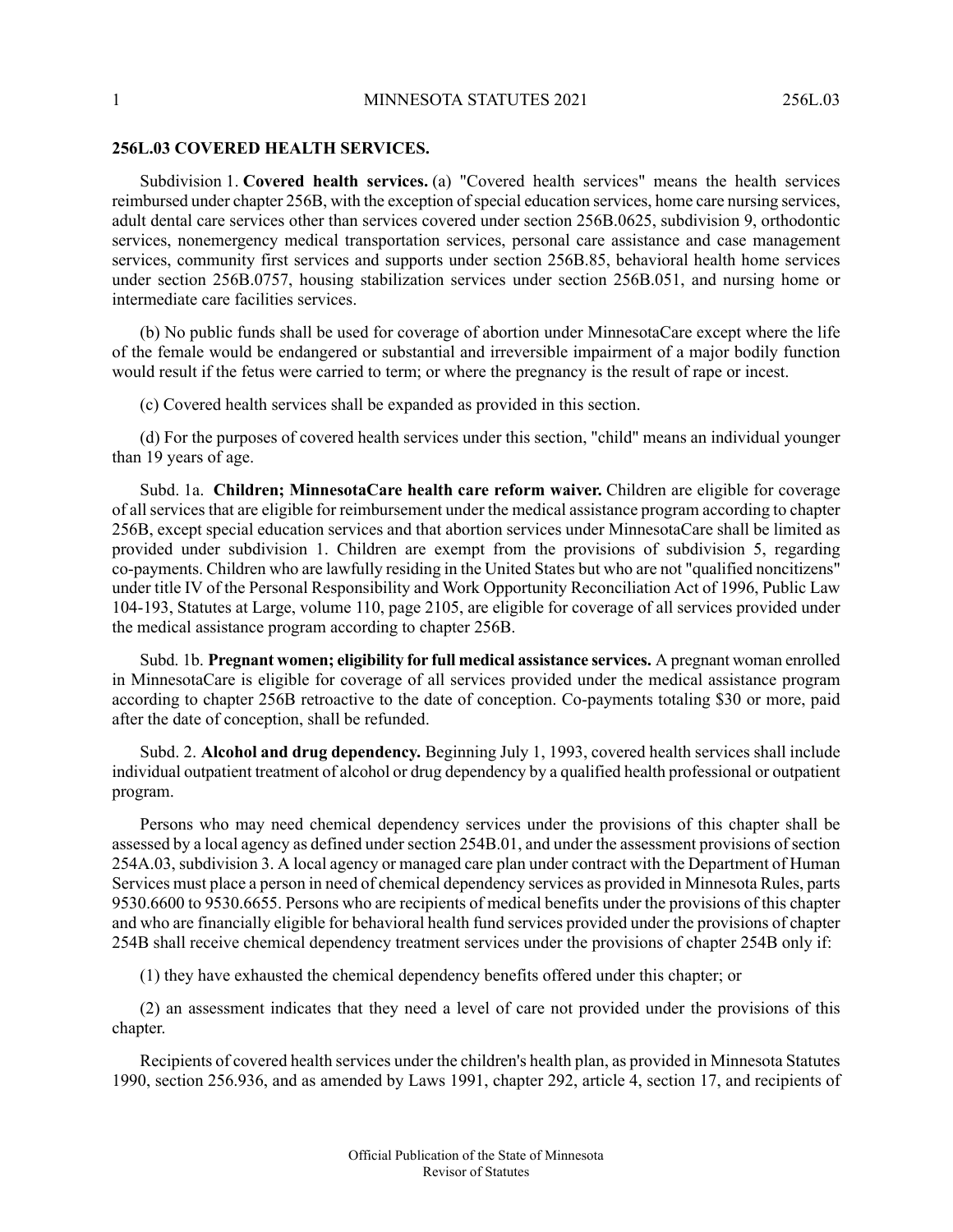covered health services enrolled in the children's health plan or the MinnesotaCare program after October 1, 1992, pursuant to Laws 1992, chapter 549, article 4, sections 5 and 17, are eligible to receive alcohol and drug dependency benefits under this subdivision.

Subd. 3. **Inpatient hospital services.** (a) Covered health services shall include inpatient hospital services, including inpatient hospital mental health services and inpatient hospital and residential chemical dependency treatment, subject to those limitations necessary to coordinate the provision of these services with eligibility under the medical assistance spenddown.

(b) Admissions for inpatient hospital services paid for under section 256L.11, subdivision 3, must be certified as medically necessary in accordance with Minnesota Rules, parts 9505.0505 to 9505.0540, except as provided in clauses (1) and (2):

(1) all admissions must be certified, except those authorized under rules established under section 254A.03, subdivision 3, or approved under Medicare; and

(2) payment under section 256L.11, subdivision 3, shall be reduced by five percent for admissions for which certification is requested more than 30 days after the day of admission. The hospital may not seek payment from the enrollee for the amount of the payment reduction under this clause.

Subd. 3a. **Interpreter services.** Covered services include sign and spoken language interpreter services that assist an enrollee in obtaining covered health care services.

Subd. 3b. **Chiropractic services.** MinnesotaCare covers the following chiropractic services: medically necessary exams, manual manipulation of the spine, and x-rays.

Subd. 4. **Coordination with medical assistance.** The commissioner shall coordinate the provision of hospital inpatient services under the MinnesotaCare program with enrollee eligibility under the medical assistance spenddown.

Subd. 4a. **Loss ratio.** Health coverage provided through the MinnesotaCare program must have a medical loss ratio of at least 85 percent, as defined using the loss ratio methodology described in section 1001 of the Affordable Care Act.

Subd. 5. **Cost-sharing.** (a) Co-payments, coinsurance, and deductibles do not apply to children under the age of 21 and to American Indians as defined in Code of Federal Regulations, title 42, section 600.5.

(b) The commissioner shall adjust co-payments, coinsurance, and deductibles for covered services in a manner sufficient to maintain the actuarial value of the benefit to 94 percent. The cost-sharing changes described in this paragraph do not apply to eligible recipients or services exempt from cost-sharing under state law. The cost-sharing changes described in this paragraph shall not be implemented prior to January 1, 2016.

 $(c)$  The cost-sharing changes authorized under paragraph  $(b)$  must satisfy the requirements for cost-sharing under the Basic Health Program as set forth in Code of Federal Regulations, title 42, sections 600.510 and 600.520.

Subd. 5a. [Repealed, 2002 c 220 art 15 s 27]

Subd. 6. **Lien.** When the state agency provides, pays for, or becomes liable for covered health services, the agency shall have a lien for the cost of the covered health services upon any and all causes of action accruing to the enrollee, or to the enrollee's legal representatives, as a result of the occurrence that necessitated the payment for the covered health services. All liens under this section shall be subject to the provisions